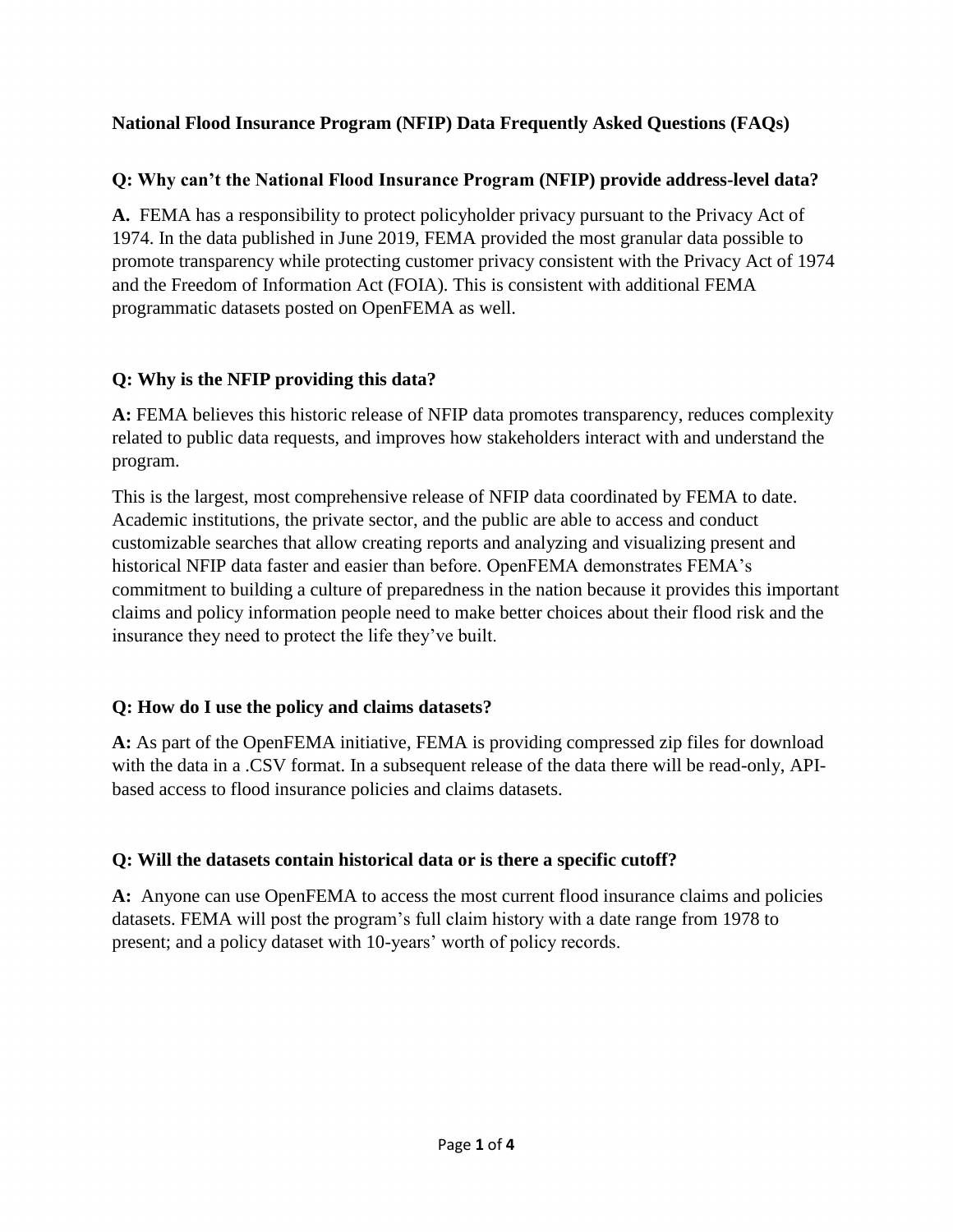## **Q: How are you protecting policyholders' privacy?**

**A:** Personal identifiable information (PII) is redacted and data is anonymized to the census tract, reported zip code, and to one decimal point (.1) digit of latitude and longitude. If mapped, flood insurance policies and claims may appear to be clustered at a particular location due to this anonymization.

## **Q: Why doesn't this data align with totals previously reported by the NFIP?**

**A:** The NFIP legacy system operates on a monthly cycle and it takes several months to resolve flood insurance policies and claims errors. As a result, NFIP reporting is not static and totals will vary from one month to the next. FEMA has spent the past several years modernizing its reporting infrastructure and re-staging its legacy data in a modern database to improve both data quality and reporting operating standards.

## **Q: Who benefits from data sharing?**

**A:** This data is now available for a number of public entities including: public institutions; state and local governments; Write Your Own (WYO) companies; the NFIP's Direct Servicing Agent (NFIP Direct); NFIP Vendors; academia; private insurers; capital markets; private sector industries; non-profit and foundations; and other federal government agencies.

#### **Q: What has FEMA done to ensure that this data is correct and of high quality?**

**A:** FEMA is reporting the data to the public as it was reported and recorded in the NFIP legacy system. The NFIP legacy system includes business rules which reject critical transaction errors but allow some non-critical errors in order to facilitate the reasonable availability of insurance given an antiquated technological platform.

To reduce confusion and ensure quality data, FEMA has omitted fields in the current dataset for which there is low fidelity. In addition, the NFIP has some policy rules that allow properties to be rated in one flood zone, while being physically located in another. Over time, the NFIP's recorded and reported geographical data has become more precise, so more recent data will be more reliable for geographical analysis than older data.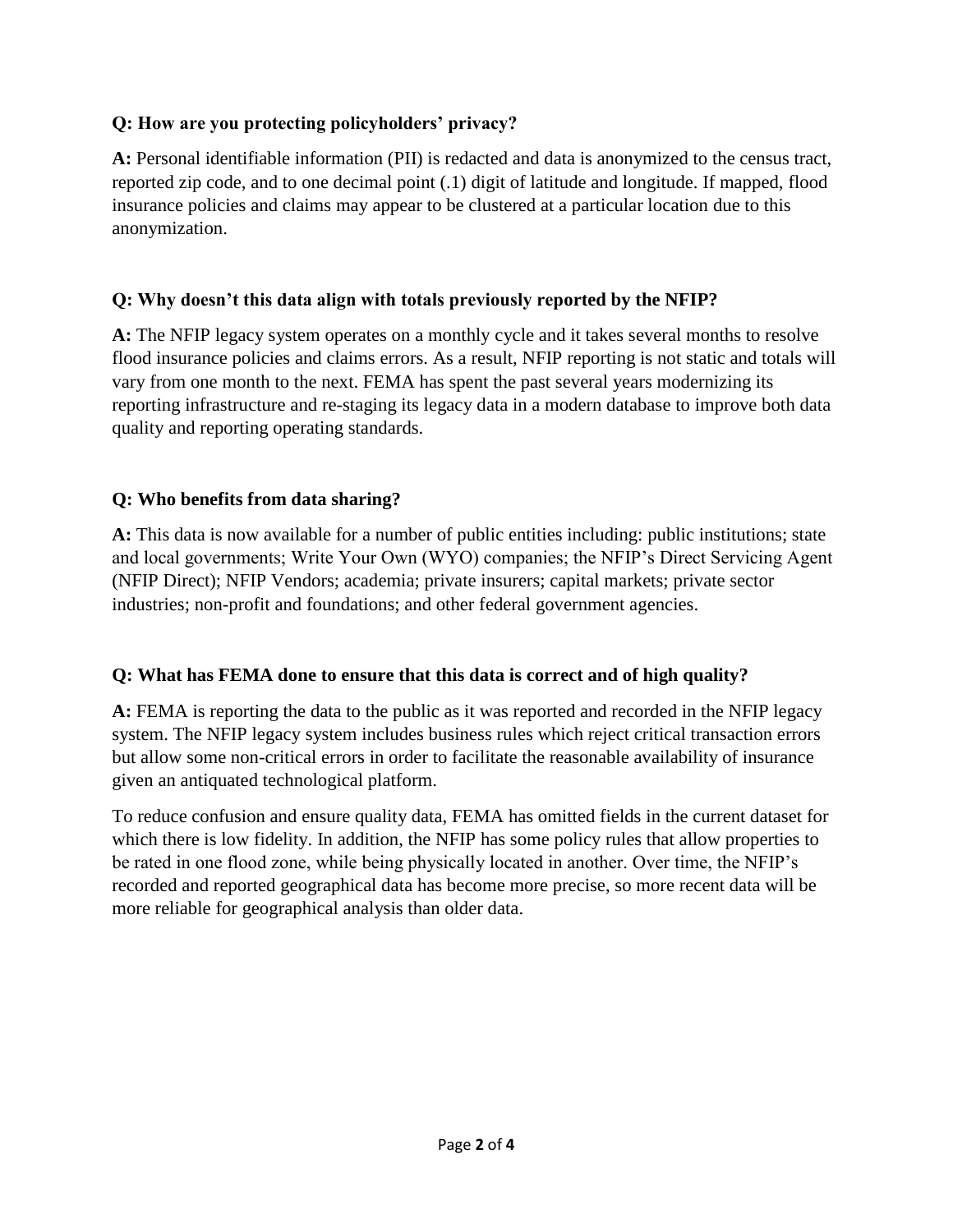#### **Q: Should this data be used in commercial catastrophic models to evaluate risk?**

**A:** FEMA does not recommend the use of this data as input for commercial catastrophic models. The truncated coordinates do not provide an accurate depiction of spatial risk and will not result in credible model results. Moreover, the displacement of risks due to truncated coordinates will impact the appropriateness of the elevation data provided. FEMA recommends using the provided elevation data as a descriptive field for aggregation only. FEMA does not intend to release assumptions for mapping OpenFEMA data to various commercial catastrophe model inputs.

#### **Q: Why is the policy dataset provided in segments?**

**A:** In order to improve accessibility and performance we have truncated and compressed the policies dataset. The first segment includes headers and meta data, all additional segments do not. The policy dataset is segmented based on record counts and not region or time frame. If a user needs to extract a subset of the policy data supplied by FEMA, a guide provides some possible approaches for collating and extracting data from the full policy file.

## **Q: How often will the data be updated?**

**A:** FEMA will update the data every 40 to 60 days.

# **Q: How do I get polices in-force for a given point in time?**

**A:** The policy file is a transactional dataset which shows when a policy was in force and eventually terminated. In order to understand the policies or policy contracts in force at a point in time the user should only consider records with a "policyeffectivedate" on or before a given date and a "policyterminationdate" after that same date.

# **Q: How can I calculate the total claim payments made in a given year?**

**A:** The current claims data does not include payment date or claims transaction. Users can use the date of loss to understand the magnitude of losses for a given calendar year but it is not possible to report disbursements by year from this dataset.